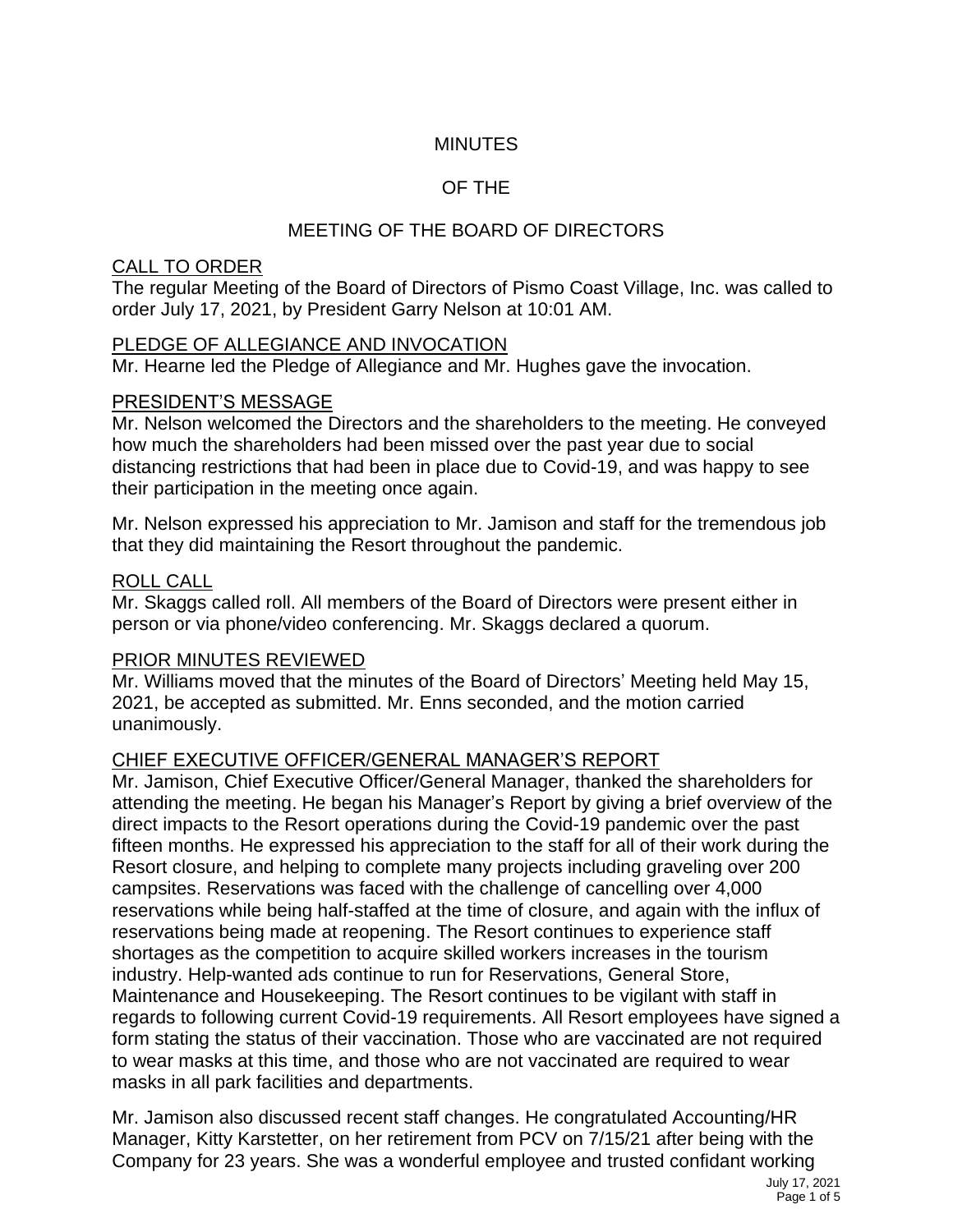with the staff. She will be greatly missed. Larry Boyle and Tommy Sanders also retired earlier in the year. Mr. Jamison welcomed new Accounting Manager, Brandi Collins, who took over for Ms. Karstetter. Ms. Collins is doing a great job, and feedback from staff and her department has been very positive. For the benefit of shareholders, he also introduced Carol Lyon, Executive Assistant, who came onboard in June 2020. She oversees all shareholder requests and transfers, and provides support to the Corporate office and the Board.

Mr. Jamison gave an overview of occupancy trends for the current fiscal year. Out of the past twelve months, eight months have been record occupancy for the Company dating back to the 1980s. With the past year being an anomaly with higher than normal tourism trends due to the pandemic, it is anticipated that camper nights will reach 126,000 by fiscal year end 9/30/2021. Occupancy numbers for August 2021 are shifting towards a more typical trend compared to August 2020 due to schools reopening. A normal cycle of occupancy for the coming year is expected.

Mr. Jamison spoke of the opportunity he had to attend a reception 6/23 involving lodging industry individuals with properties on the coast to meet the new Commissioner of the Coastal Commission, Meagan Harmon. After speaking with Ms. Harmon regarding the needs of the Resort, she was invited to visit PCV and discuss the Coastal Commission challenges that PCV faces. She was receptive to the items that Mr. Jamison presented, but has not formally set a date to walk PCV property.

When the Land Conservancy of San Luis Obispo opened the 900-acre Pismo Preserve, PCV gave a substantial donation to help fund improvements and ongoing maintenance. A bench was installed as acknowledgment of the donation on the south side of the preserve at Lone Oak. There is now a plaque on the bench indicating the PCV donation.

# EXECUTIVE AND PERSONNEL & COMPENSATION/BENEFITS COMMITTEE REPORT

Mr. Skaggs, VP Secretary, reported that there was a joint meeting held Friday, July 16, with the Executive Committee. All Committee members were present, along with CEO/General Manager, Jay Jamison. Mr. Jamison introduced the new Accounting Manager, Brandi Collins, to the Committee, and presented the General Manager's report. Mr. Jamison also provided an update on the 401(k) Plan. There was a discussion on PCV issues, and recommendations were given by the Committee. Old and new business was discussed. The meeting was adjourned at 4:30 PM.

# FINANCE COMMITTEE REPORT

Mr. Roberts, Chair, reported that the Committee met this morning, July 17. All Committee members were present. Mr. Jamison and Mr. Skaggs attended as guests. Mr. Roberts reported the Committee reviewed the financial statements for May and June 2021, and updated the status of the capital projects. The Committee continued their review of the Fiscal Year 2022 budget. There was no new business. The meeting adjourned at 9:40 AM.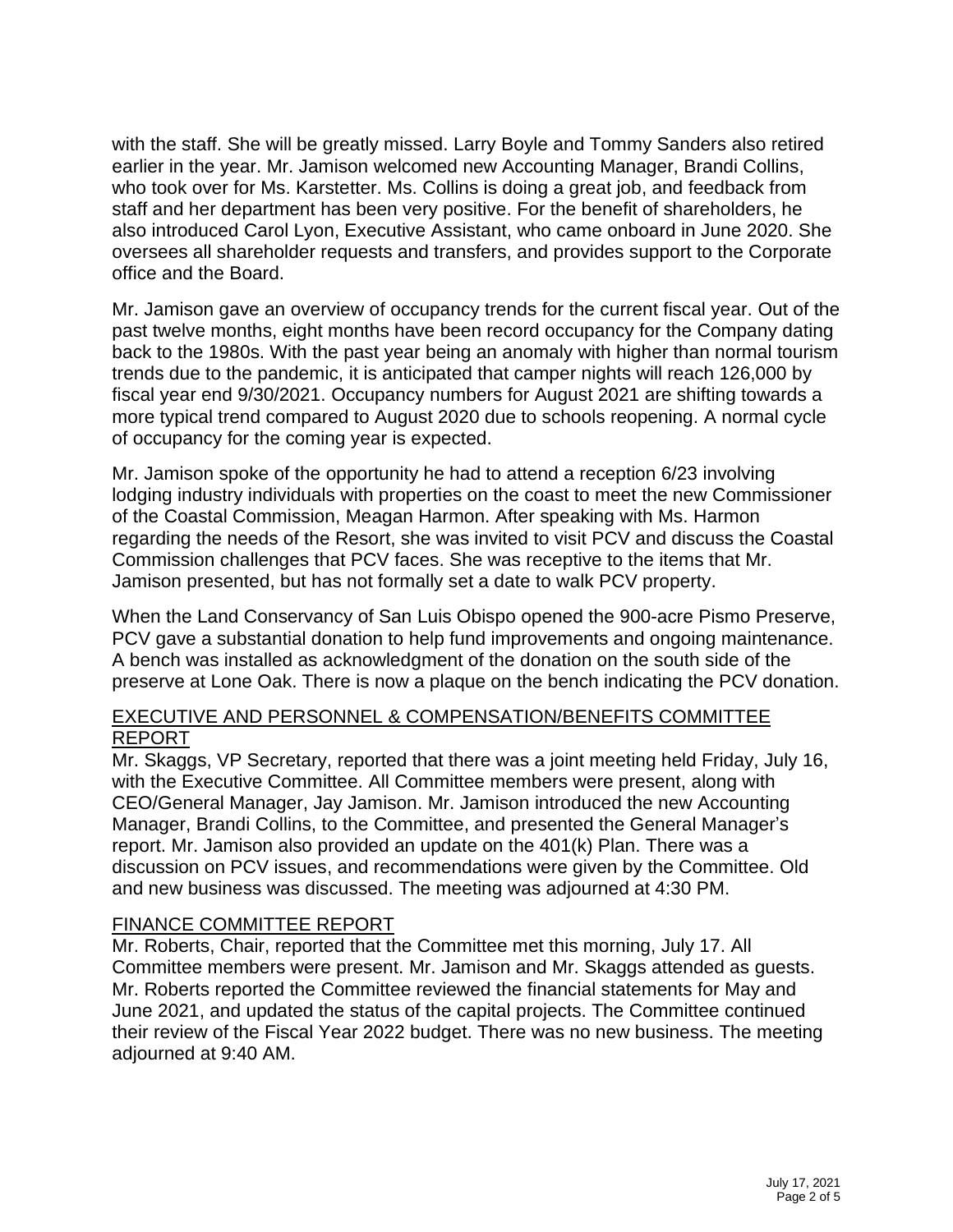# OPERATIONS COMMITTEE REPORT

Mr. Enns, Chair, reported that the Committee met this morning, July 17. All Committee members were present. The Committee Reviewed RV specifications allowed in the park as well as the onsite RV wash rules. Possible options for future electrical vehicle charging in the Resort was also discussed. There is one Motion Out of Committee that will be presented during Closed Session. The meeting adjourned at 9:30 AM.

# AUDIT COMMITTEE REPORT

Mrs. King, Chair, reported the Committee met Friday, July 16. All Committee members were present. Brandi Collins, Accounting Manager, was present as a guest. The committee received an update from Ms. Collins, on work transition, business observations and improvement opportunities. She expressed that her onboarding was going well, and makes process recommendations as necessary. A long-term goal for Ms. Collins is learning more about the reservations process and its impacts on accounting practices. The committee recommends meeting again with Ms. Collins through 2021 to continue the discussion of onboarding, observations made and potential new work as needed. The meeting adjourned at 12:10 PM.

# ENVIRONMENTAL, HEALTH & SAFETY ADVISORY COMMITTEE REPORT

Mr. Skaggs, Chair, reported that the Committee met Friday, July 16. All Committee members were present. Charles Amian, Operations Manager, was present. Mr. Amian provided a handout of the Guest Injury Report. He discussed employee incidents which included one employee who sustained an injury in June when the new RV shop sliding gate was released and struck her. The other incidents involved a Maintenance employee who scraped his head on a 2x4 while cleaning a site, and a General Store employee who injured her neck after falling on the concrete steps. Rod Gutierrez, Housekeeping Supervisor, was interviewed regarding his input on existing housekeeping operations. Mr. Gutierrez stated that he was very happy working at PCV. Current maintenance repairs are going well. Mr. Amian stated that PCV will begin the process of updating the dated restrooms. Mr. Amian provided a copy of the EH&SA Advisory List dated 7/14/2021. Completed items were reviewed and checked off. Additional advisories for the restrooms were added to the Advisory List. The RV store #1 was also reviewed. Providing emergency backup powered lighting inside the facility was also added as one additional advisory. Special thanks to Mr. Amian for providing the golf carts for the field review. The meeting adjourned at 11:20 AM.

# NOMINATING COMMITTEE REPORT

Mr. Willems, Chair, reported that the Committee met Friday, July 16. All Committee members were present. The Committee reviewed good standing applicants as well as the Board application and the existing process. There were no changes made. The Committee will be touching base with all Board members to question their desire to be on the 2022 ballot. The meeting adjourned at 1:30 PM.

# SHAREHOLDERS' COMMENTS

Steven Jackson inquired as to the status of the new RV shop and whether it was fully open and operational. Mr. Jamison indicated that retail operations and RV washes continue onsite at the 180 S. Dolliver St. location, but the majority of unit repairs are being completed in the new RV shop.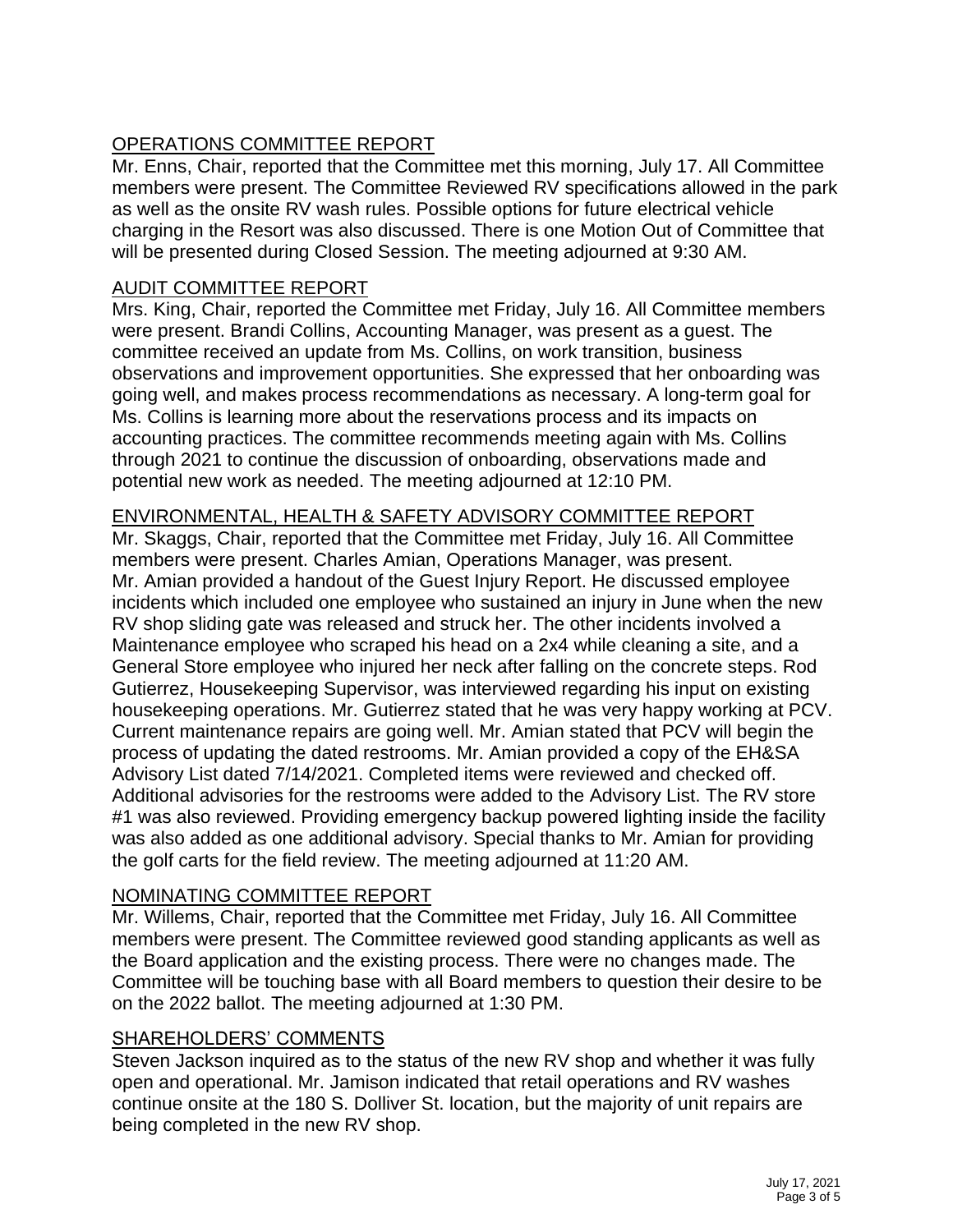Jacquie Dial inquired as to whether there were detailed Board Committee reports that were available to shareholders that would provide more information on issues discussed. She requested that the information be posted on the Company's website. She also asked if the maximum three-share rule was still in effect, and if that was being changed to two shares. Per Mr. Jamison, there have been no changes made to the amount of shares a shareholder can hold since being amended per the PCV Amended & Restated Bylaws and Articles of Incorporation dated June 14, 2002 in section 7.5.

Dee Miller followed up on Ms. Dial's comments by stating that she would like the Company to provide shareholders with a link to submit comments and feedback before the Board makes decisions on issues or changes other than the ones that require resolutions.

Jim Gustafson inquired as to how the shareholders are informed as to the subjects that the Board Committees are discussing.

Terry Dailey asked about the Company removing half of the sites from the Resort, and building a hotel onsite. Per Mr. Jamison, this has never been a consideration for the Company.

Mr. Nelson recessed the meeting at 11:00 AM, asking the shareholders to leave the meeting room. He reconvened the meeting in Closed Session at 11:15 AM.

#### OLD BUSINESS

Per Mr. Nelson, after reviewing the recommendations from the Resort's legal counsel, a decision has been made not to take action on the Motion Out of Committee from the Executive Committee to increase the buy back shares from 30 to 50 shares for the Company. At this time, the Company still has the option to purchase five more shares.

#### NEW BUSINESS

#### STOCK REPORT

Mr. Skaggs reported that he and Mr. Jamison, Assistant Corporate Secretary, had been in communication regarding the stock transfers shown on the Stock Transfers List dated July 17, 2021, and these transfers have met the criteria for changing ownership and have been approved for transfer.

#### BUDGET DRAFTS

Mr. Roberts, Finance Committee Chair, and Mr. Jamison presented the second drafts of the Operating Budget and Capital Expenditures Budget for Fiscal Year 2021/2022. Discussion ensued regarding the proposed budgets. Mr. Jamison asked that he be contacted with questions or concerns about the drafts. The final drafts of the budgets will be presented to the Board for approval at the September meeting.

A brief discussion ensued regarding the needed upgrades for two of the Resort's restrooms which include cosmetic and ventilation changes as well as possible upgrades to the Resort's entrance sign. Also discussed was the current status of potential storage property.